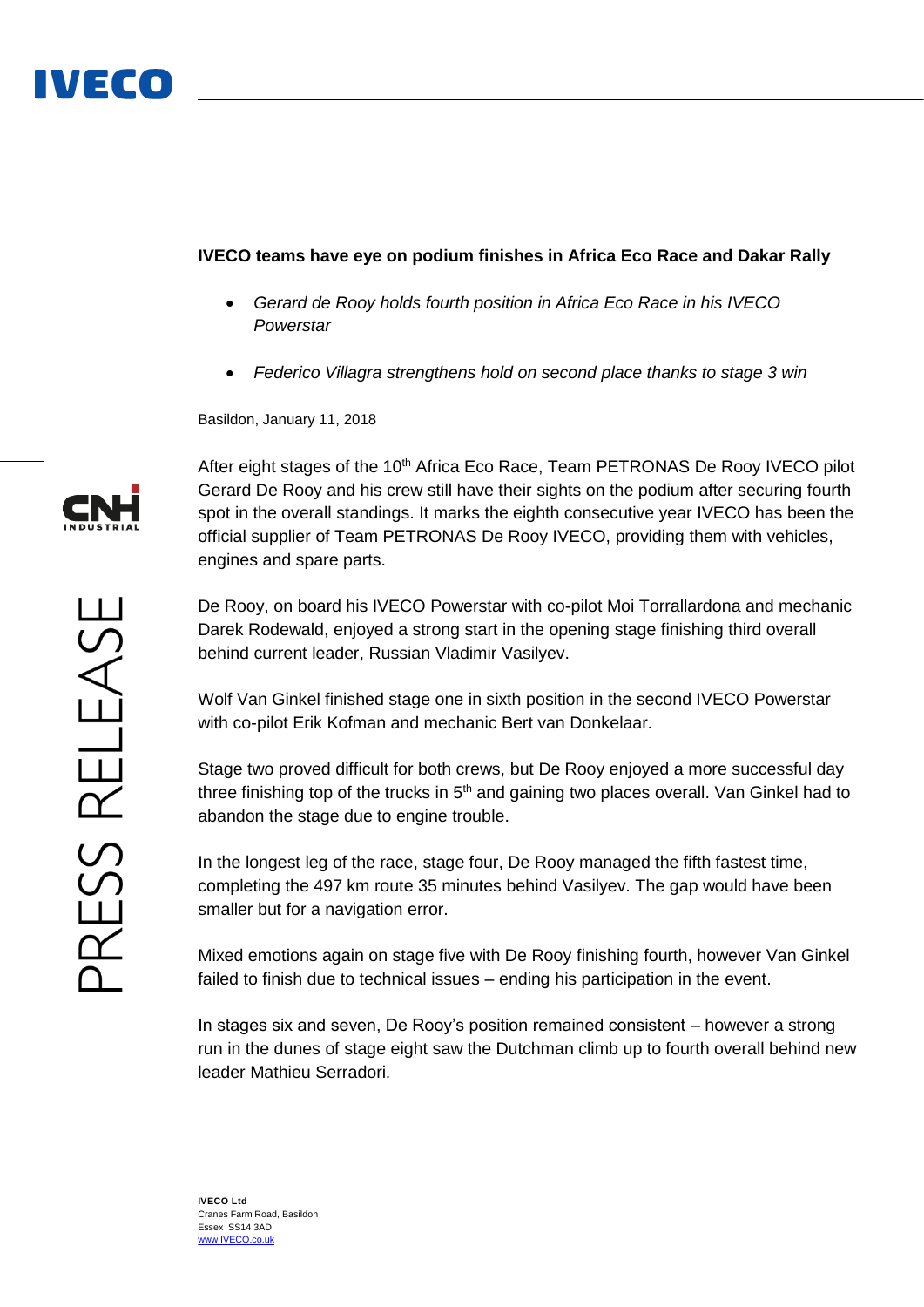## IVECO

In the Dakar Rally, IVECO driver Federico Villagra – competing for the YPF Infinia Diesel Team De Rooy – has held onto second place after the opening four stages. Tom Van Genugten, of Team PETRONAS De Rooy IVECO made the best start of the three IVECO Powerstars, finishing in the top five on the opening two stages. However, he has fallen back to 11<sup>th</sup> position overall following a series of incidents including an accident.

Teammate Artur Ardavichus endured a difficult start to the race. However, in stage 4 he got off to a flying start moving from  $12<sup>th</sup>$  to  $5<sup>th</sup>$  until the last waypoint where he lost more than an hour, closing in  $11<sup>th</sup>$  place.

Each of the IVECO Powerstar vehicles being used to compete are equipped with Cursor 13 engines with up to 1,000 hp of power. They have been specially engineered by FPT Industrial, CNH Industrial's powertrain brand.

You can find out all the developments on the Africa Eco Race on <https://www.iveco.com/teampetronasderooyiveco>

You can find out all the latest on the Dakar Rally on <https://www.iveco.com/teampetronasderooyiveco>

## **IVECO**

*IVECO is a brand of CNH Industrial N.V., a World leader in Capital Goods listed on the New York Stock Exchange (NYSE: CNHI) and on the Mercato Telematico Azionario of the Borsa Italiana (MI: CNHI). IVECO designs, manufactures and markets a wide range of light, medium and heavy commercial vehicles, off-road trucks, and vehicles for applications such as off-road missions.* 

*The brand's wide range of products include the Daily, a vehicle that covers the 3 – 7 tonne vehicle weight segment, the Eurocargo from 6 – 19 tonnes, the Trakker (dedicated to off-road missions) and the Stralis, both over 16 tonnes. In addition, the IVECO Astra brand builds off-road trucks, rigid and articulated dumpers as well as special vehicles.* 

*IVECO employs close to 21,000 individuals globally. It manages production sites in 7 countries throughout Europe, Asia, Africa, Oceania and Latin America where it produces vehicles featuring the latest advanced technologies. 4,200 sales and service outlets in over 160 countries guarantee technical support wherever an IVECO vehicle is at work.*